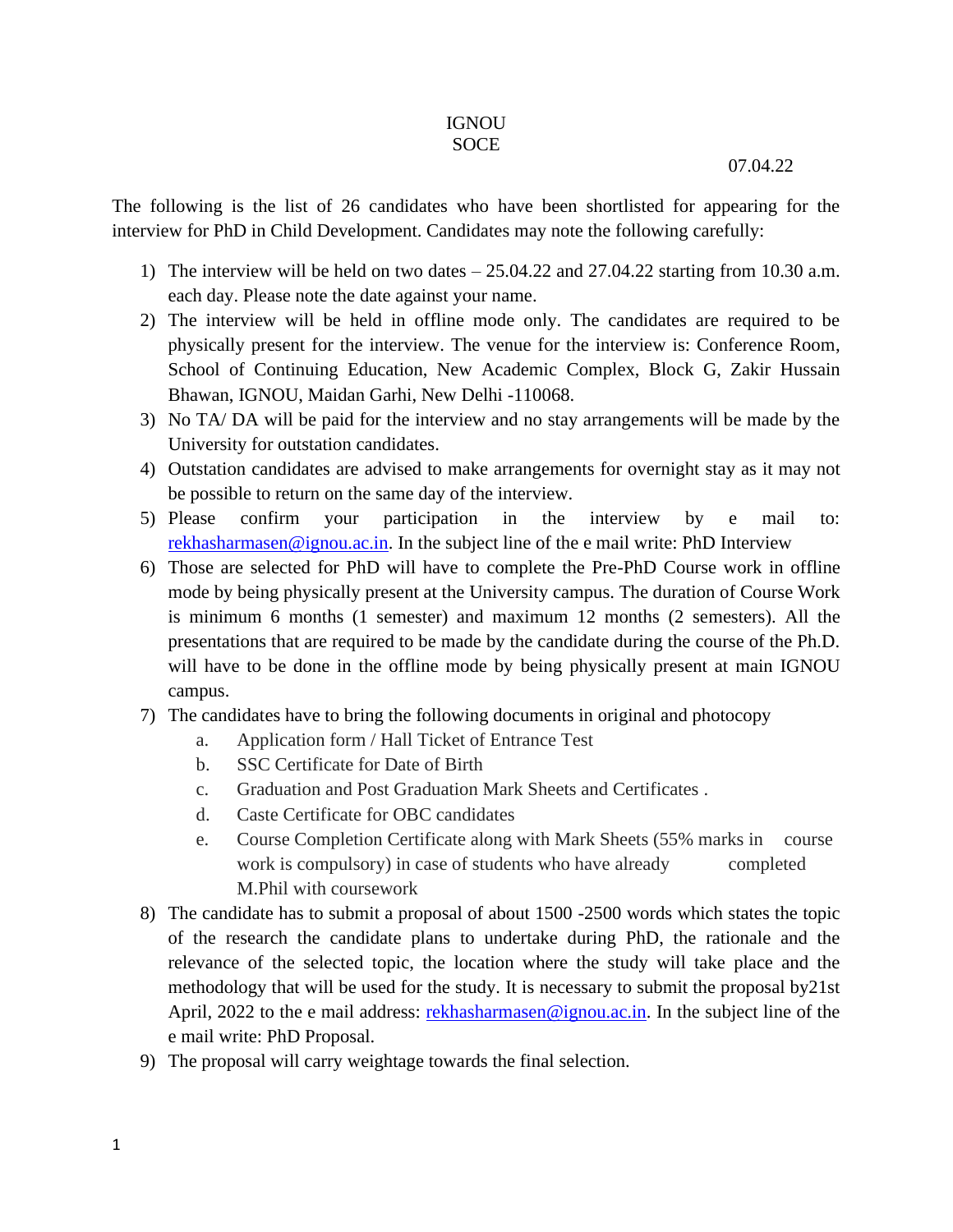10) The decision of the University regarding the selected candidates will be final and no correspondence will be entertained in this regard. The University reserves the right not to fill up any seat for Ph.D.

| LIST OF CANDIDATES FOR Ph.D. INTERVIEW FOR DISCIPLINE OF CHILD DEVELOPMENT |                              |                         |                            |               |                 |              |                          |  |  |  |  |
|----------------------------------------------------------------------------|------------------------------|-------------------------|----------------------------|---------------|-----------------|--------------|--------------------------|--|--|--|--|
| Sl.No.                                                                     | <b>ROLL</b><br><b>NUMBER</b> | <b>FULLNAME</b>         | <b>FATHERNAME</b>          | <b>GENDER</b> | <b>CATEGORY</b> | <b>SCORE</b> | Date & Time              |  |  |  |  |
| 01                                                                         | DL01005312                   | <b>PARAMJEET KAUR</b>   | <b>GURMEET SINGH</b>       | Female        | <b>UR</b>       | 260          | 25.04.22<br>$/10.30$ AM  |  |  |  |  |
| 02                                                                         | DL01000017                   | <b>ILA SHARMA</b>       | DINESH CHANDRA SHARMA      | Female        | <b>UR</b>       | 252          | 25.04.22/<br>10.30 AM    |  |  |  |  |
| 03                                                                         | DL01004534                   | <b>ANKITA YADAV</b>     | <b>KAMAL SINGH</b>         | Female        | <b>OBC-NCL</b>  | 244          | 25.04.22/<br>10.30 AM    |  |  |  |  |
| 04                                                                         | DL01003480                   | <b>RUHI SINHA</b>       | RAMENDRA NATH SINHA        | Female        | $_{\text{UR}}$  | 232          | 27.04.22/<br>10.30 AM    |  |  |  |  |
| 05                                                                         | DL01002300                   | <b>AKANKSHA KAUSHIK</b> | KAILASH CHANDRA SHARMA     | Female        | <b>UR</b>       | 228          | 25.04.22 /<br>10.30 AM   |  |  |  |  |
| 06                                                                         | DL01004517                   | <b>ROOMKI MITRA</b>     | MR. CHANDAN MITRA          | Female        | UR              | 220          | 25.04.22/<br>10.30 AM    |  |  |  |  |
| 07                                                                         | DL01002812                   | <b>SWATI GAUR</b>       | <b>VIRENDER KUMAR GAUR</b> | Female        | <b>UR</b>       | 216          | 25.04.22 /<br>10.30 AM   |  |  |  |  |
| 08                                                                         | KK04000131                   | <b>DEEPIKA</b>          | <b>ASHOK SHARMA</b>        | Female        | <b>UR</b>       | 216          | 25.04.22/<br>10.30 AM    |  |  |  |  |
| 09                                                                         | DL01003658                   | PRACHI SHARMA           | PRAMOD KUMAR SHARMA        | Female        | $_{\text{UR}}$  | 216          | 25.04.22/<br>10.30 AM    |  |  |  |  |
| 10                                                                         | DL01000792                   | <b>NEELAM SHARMA</b>    | RAMESH CHANDRA SHARMA      | Female        | <b>OBC-NCL</b>  | 212          | 25.04.22 /<br>10.30 AM   |  |  |  |  |
| 11                                                                         | UK01000245                   | <b>SAROJ BISHT</b>      | <b>ASHOK SINGH BISHT</b>   | Female        | <b>UR</b>       | 212          | 27.04.22/<br>10.30 AM    |  |  |  |  |
| 12                                                                         | UP12001300                   | <b>HARSHEETA SINGH</b>  | <b>ASHOK KUMAR SINGH</b>   | Female        | <b>UR</b>       | 204          | 25.04.22 /<br>10.30 AM   |  |  |  |  |
| 13                                                                         | DL01001494                   | HIMANSHI POPLI          | <b>AJAY POPLI</b>          | Female        | $_{\text{UR}}$  | 204          | 25.04.22 /<br>$10.30$ AM |  |  |  |  |

**PTO**